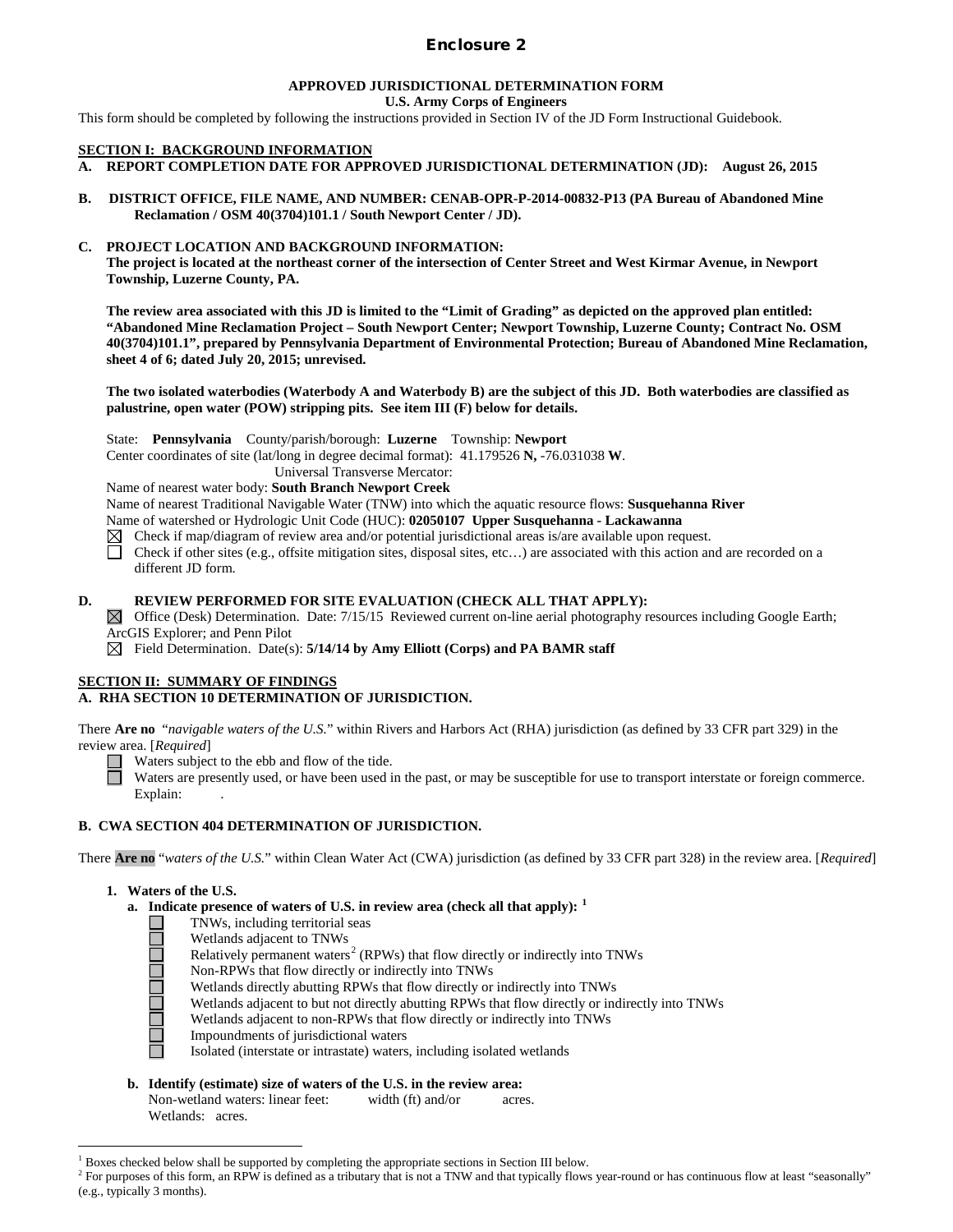- **c. Limits (boundaries) of jurisdiction** based on: **Pick List** Elevation of established OHWM (if known): and **Pick List**
- **2. Non-regulated waters/wetlands (check if applicable):[3](#page-1-0)**

 $\boxtimes$  Potentially jurisdictional waters and/or wetlands were assessed within the review area and determined to be not jurisdictional. Explain: **An on-site investigation was conducted on 5/14/14 by Amy Elliott (Corps) and PA BAMR staff. In addition Amy Elliott (Corps) has reviewed current on-line aerial photography resources including Google Earth; ArcGIS Explorer; and Penn Pilot. Two (2) POW waterbodies were identified within the study area. Waterbody A is 0.59 acres in size and Waterbody B is 0.47 acres in size. Both are closed depressions with high rock walls that are part of an abandoned coal mine stripping pits. Both of these POW stripping pits are at the base of these highwalls and contain water, but are closed depressions that do not connect to a tributary. Waterbody A and Waterbody B were confirmed to be isolated with no surface connection, directly or indirectly, to relatively permanent waters (RPW) or traditional navigable waters (TNW). These areas are not traditional navigable waters, and are intrastate waters/wetlands.**

## **SECTION III: CWA ANALYSIS**

## **A. TNWs AND WETLANDS ADJACENT TO TNWs**

**The agencies will assert jurisdiction over TNWs and wetlands adjacent to TNWs. If the aquatic resource is a TNW, complete Section III.A.1 and Section III.D.1. only; if the aquatic resource is a wetland adjacent to a TNW, complete Sections III.A.1 and 2 and Section III.D.1.; otherwise, see Section III.B below**.

**1. TNW** 

.

Identify TNW: . Summarize rationale supporting determination: .

**2. Wetland adjacent to TNW** 

Summarize rationale supporting conclusion that wetland is "adjacent": .

## **B. CHARACTERISTICS OF TRIBUTARY (THAT IS NOT A TNW) AND ITS ADJACENT WETLANDS (IF ANY):**

**This section summarizes information regarding characteristics of the tributary and its adjacent wetlands, if any, and it helps determine whether or not the standards for jurisdiction established under Rapanos have been met.** 

**The agencies will assert jurisdiction over non-navigable tributaries of TNWs where the tributaries are "relatively permanent waters" (RPWs), i.e. tributaries that typically flow year-round or have continuous flow at least seasonally (e.g., typically 3 months). A wetland that directly abuts an RPW is also jurisdictional. If the aquatic resource is not a TNW, but has year-round (perennial) flow, skip to Section III.D.2. If the aquatic resource is a wetland directly abutting a tributary with perennial flow, skip to Section III.D.4.** 

**A wetland that is adjacent to but that does not directly abut an RPW requires a significant nexus evaluation. Corps districts and EPA regions will include in the record any available information that documents the existence of a significant nexus between a relatively permanent tributary that is not perennial (and its adjacent wetlands if any) and a traditional navigable water, even though a significant nexus finding is not required as a matter of law.**

**If the waterbody[4](#page-1-1) is not an RPW, or a wetland directly abutting an RPW, a JD will require additional data to determine if the waterbody has a significant nexus with a TNW. If the tributary has adjacent wetlands, the significant nexus evaluation must consider the tributary in combination with all of its adjacent wetlands. This significant nexus evaluation that combines, for analytical purposes, the tributary and all of its adjacent wetlands is used whether the review area identified in the JD request is the tributary, or its adjacent wetlands, or both. If the JD covers a tributary with adjacent wetlands, complete Section III.B.1 for the tributary, Section III.B.2 for any onsite wetlands, and Section III.B.3 for all wetlands adjacent to that tributary, both onsite and offsite. The determination whether a significant nexus exists is determined in Section III.C below.**

- **1. Characteristics of non-TNWs that flow directly or indirectly into TNW**
	- **(i) General Area Conditions:** Watershed size: **Pick List** Drainage area: **Pick List** Average annual rainfall: inches Average annual snowfall: inches

## **(ii) Physical Characteristics:**

(a) Relationship with TNW:

Tributary flows directly into TNW. Tributary flows through **Pick List** tributaries before entering TNW.

<span id="page-1-0"></span>Supporting documentation is presented in Section III.F.

<span id="page-1-1"></span><sup>&</sup>lt;sup>4</sup> Note that the Instructional Guidebook contains additional information regarding swales, ditches, washes, and erosional features generally and in the arid West.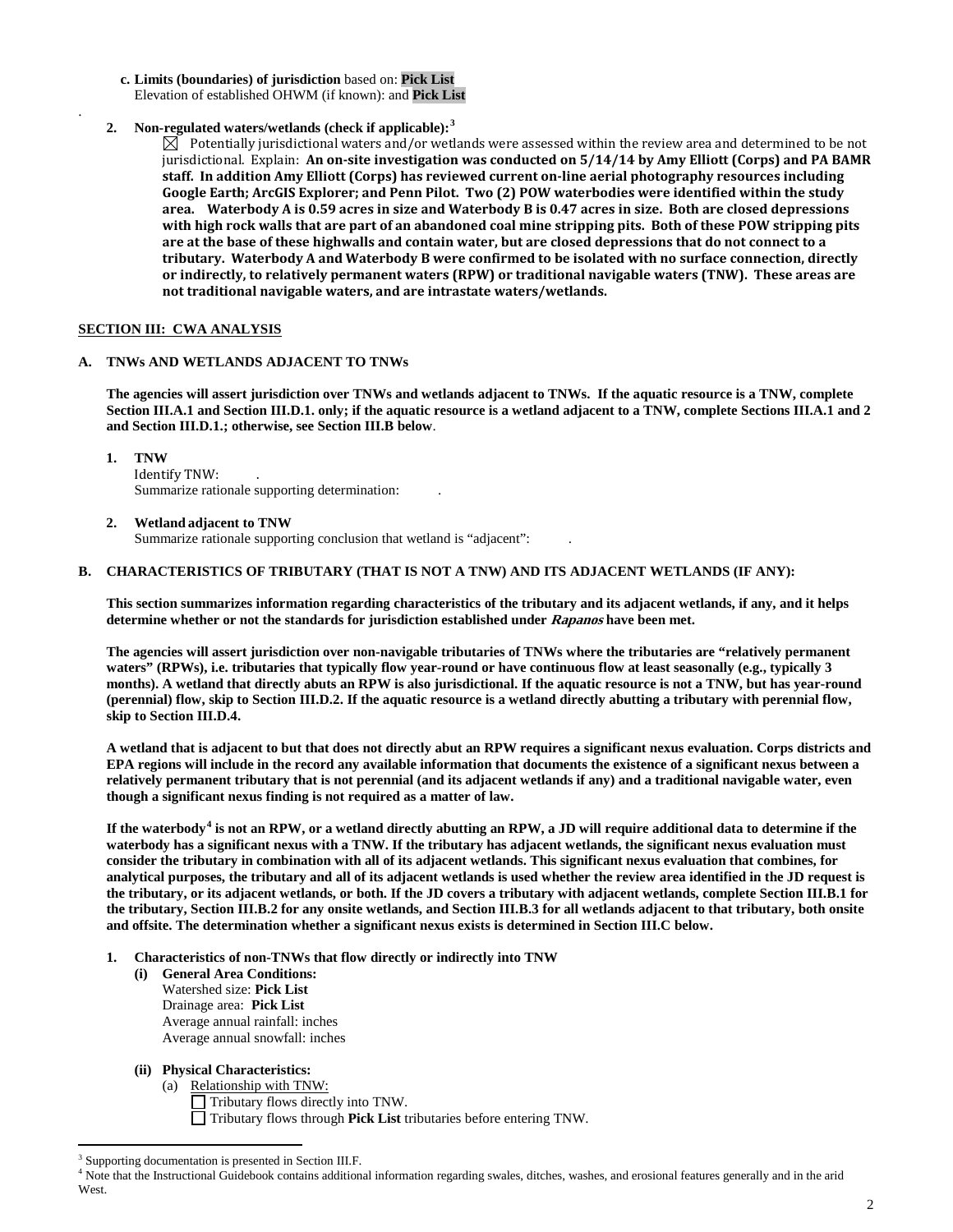|     | Project waters are <b>Pick List</b> river miles from TNW.<br>Project waters are Pick List river miles from RPW.                                              |
|-----|--------------------------------------------------------------------------------------------------------------------------------------------------------------|
|     | Project waters are Pick List aerial (straight) miles from TNW.                                                                                               |
|     | Project waters are Pick List aerial (straight) miles from RPW.                                                                                               |
|     | Project waters cross or serve as state boundaries. Explain:                                                                                                  |
|     | Identify flow route to $TNW^5$ :<br>Tributary stream order, if known:                                                                                        |
|     |                                                                                                                                                              |
| (b) | <b>General Tributary Characteristics (check all that apply):</b>                                                                                             |
|     | Tributary is:<br>Natural                                                                                                                                     |
|     | Artificial (man-made). Explain:<br>Manipulated (man-altered). Explain:                                                                                       |
|     | Tributary properties with respect to top of bank (estimate):                                                                                                 |
|     | Average width:<br>feet                                                                                                                                       |
|     | Average depth:<br>feet                                                                                                                                       |
|     | Average side slopes: Pick List.                                                                                                                              |
|     | Primary tributary substrate composition (check all that apply):                                                                                              |
|     | Silts<br>Sands<br>Concrete                                                                                                                                   |
|     | Cobbles<br>Gravel<br>Muck                                                                                                                                    |
|     | Bedrock<br>Vegetation. Type/% cover:<br>Other. Explain:                                                                                                      |
|     | Tributary condition/stability [e.g., highly eroding, sloughing banks]. Explain:                                                                              |
|     | Presence of run/riffle/pool complexes. Explain:                                                                                                              |
|     | Tributary geometry: Pick List                                                                                                                                |
|     | Tributary gradient (approximate average slope):<br>$\%$                                                                                                      |
|     |                                                                                                                                                              |
| (c) | Flow:<br>Tributary provides for: Pick List                                                                                                                   |
|     | Estimate average number of flow events in review area/year: Pick List                                                                                        |
|     | Describe flow regime:                                                                                                                                        |
|     | Other information on duration and volume:                                                                                                                    |
|     | Surface flow is: <b>Pick List.</b> Characteristics:                                                                                                          |
|     | Subsurface flow: Pick List. Explain findings:                                                                                                                |
|     | $\Box$ Dye (or other) test performed:                                                                                                                        |
|     | Tributary has (check all that apply):<br>$\Box$ Bed and banks                                                                                                |
|     | $\Box$ OHWM <sup>6</sup> (check all indicators that apply):                                                                                                  |
|     | clear, natural line impressed on the bank<br>the presence of litter and debris                                                                               |
|     | changes in the character of soil<br>destruction of terrestrial vegetation                                                                                    |
|     | the presence of wrack line<br>shelving                                                                                                                       |
|     | sediment sorting<br>vegetation matted down, bent, or absent                                                                                                  |
|     | leaf litter disturbed or washed away<br>scour<br>sediment deposition<br>multiple observed or predicted flow events                                           |
|     | abrupt change in plant community<br>$\blacksquare$ water staining                                                                                            |
|     | other (list):                                                                                                                                                |
|     | $\Box$ Discontinuous OHWM. <sup>7</sup> Explain:                                                                                                             |
|     | If factors other than the OHWM were used to determine lateral extent of CWA jurisdiction (check all that apply):                                             |
|     | High Tide Line indicated by:<br>Mean High Water Mark indicated by:                                                                                           |
|     | oil or scum line along shore objects<br>survey to available datum;                                                                                           |
|     | fine shell or debris deposits (foreshore)<br>physical markings;<br>$\Box$ vegetation lines/changes in vegetation types.<br>physical markings/characteristics |
|     | tidal gauges                                                                                                                                                 |
|     | other (list):                                                                                                                                                |
|     |                                                                                                                                                              |
|     | (iii) Chemical Characteristics:                                                                                                                              |
|     | Characterize tributary (e.g., water color is clear, discolored, oily film; water quality; general watershed characteristics, etc.).<br>Explain:              |
|     | Identify specific pollutants, if known:                                                                                                                      |
|     |                                                                                                                                                              |
|     | (iv) Biological Characteristics. Channel supports (check all that apply):                                                                                    |
|     | Riparian corridor. Characteristics (type, average width):                                                                                                    |
|     | Wetland fringe. Characteristics:<br>Habitat for:                                                                                                             |
|     |                                                                                                                                                              |

- Federally Listed species. Explain findings: ...
- Fish/spawn areas. Explain findings: ...

<span id="page-2-2"></span><span id="page-2-1"></span><span id="page-2-0"></span><sup>&</sup>lt;sup>5</sup> Flow route can be described by identifying, e.g., tributary a, which flows through the review area, to flow into tributary b, which then flows into TNW. <sup>6</sup>A natural or man-made discontinuity in the OHWM does not necessarily sever jurisdiction (e.g., where the stream temporarily flows underground, or where the OHWM has been removed by development or agricultural practices). Where there is a break in the OHWM that is unrelated to the waterbody's flow regime (e.g., flow over a rock outcrop or through a culvert), the agencies will look for indicators of flow above and below the break. <sup>7</sup>  $7$ Ibid.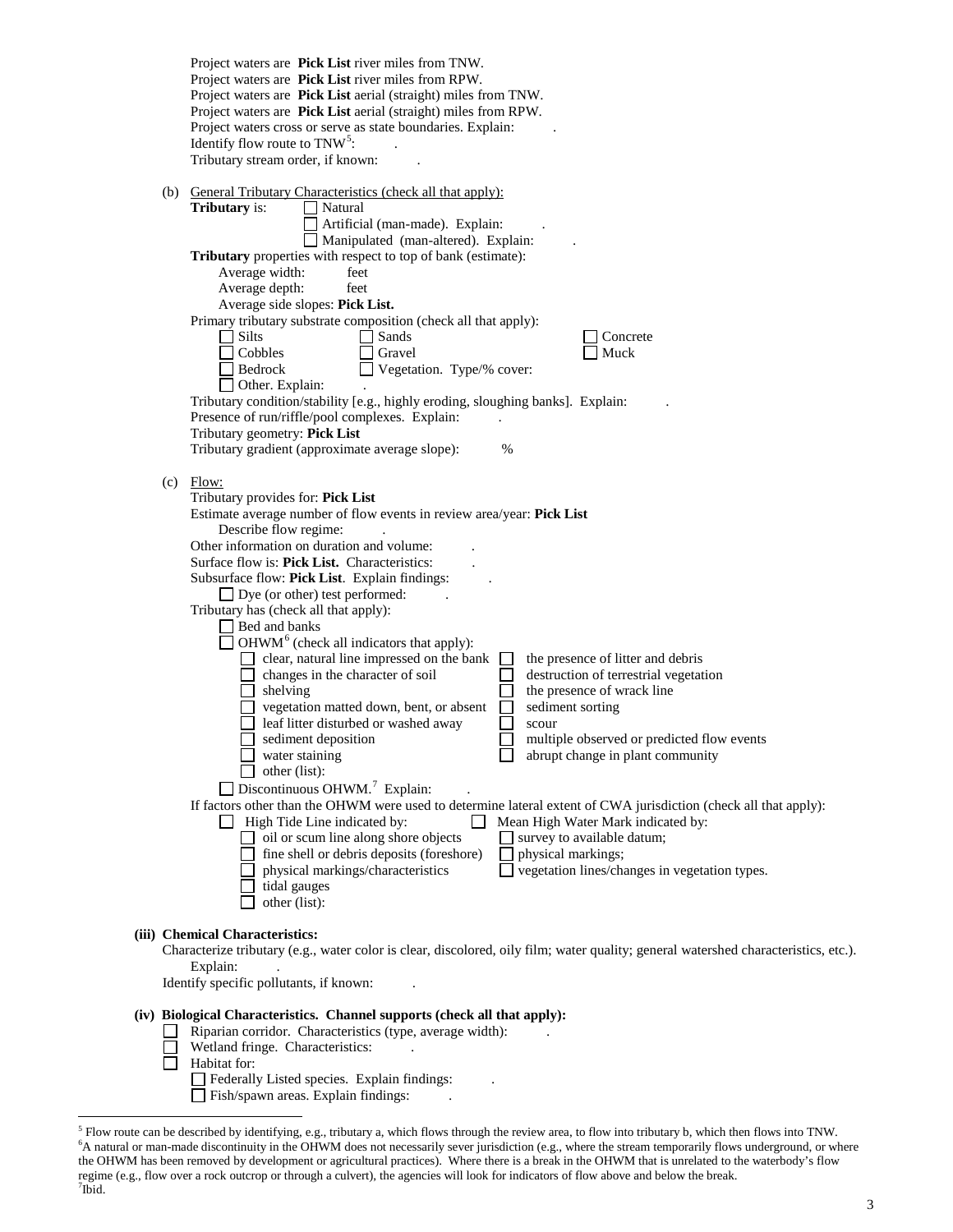$\Box$  Other environmentally-sensitive species. Explain findings:  $\Box$  Aquatic/wildlife diversity. Explain findings:

#### **2. Characteristics of wetlands adjacent to non-TNW that flow directly or indirectly into TNW**

#### **(i) Physical Characteristics:**

(a) General Wetland Characteristics:

Properties: Wetland size: acres Wetland type. Explain: Wetland quality. Explain: Project wetlands cross or serve as state boundaries. Explain: .

- (b) General Flow Relationship with Non-TNW: Flow is: **Pick List**. Explain: Surface flow is**: Pick List**  Characteristics: . Subsurface flow: **Pick List**. Explain findings: .  $\Box$  Dye (or other) test performed:
- (c) Wetland Adjacency Determination with Non-TNW:

 $\Box$  Directly abutting

□ Not directly abutting

- Discrete wetland hydrologic connection. Explain:
- $\Box$  Ecological connection. Explain:
- $\Box$  Separated by berm/barrier. Explain:

### (d) Proximity (Relationship) to TNW

Project wetlands are **Pick List** river miles from TNW. Project waters are **Pick List** aerial (straight) miles from TNW. Flow is from: **Pick List.** Estimate approximate location of wetland as within the **Pick List** floodplain.

#### **(ii) Chemical Characteristics:**

Characterize wetland system (e.g., water color is clear, brown, oil film on surface; water quality; general watershed characteristics; etc.). Explain:

Identify specific pollutants, if known: .

## **(iii) Biological Characteristics. Wetland supports (check all that apply):**

- Riparian buffer. Characteristics (type, average width): .
	- Vegetation type/percent cover. Explain:
- $\Box$  Habitat for:

Federally Listed species. Explain findings:

Fish/spawn areas. Explain findings:

 $\Box$  Other environmentally-sensitive species. Explain findings:

Aquatic/wildlife diversity. Explain findings: .

## **3. Characteristics of all wetlands adjacent to the tributary (if any)**

All wetland(s) being considered in the cumulative analysis: **Pick List** Approximately ( ) acres in total are being considered in the cumulative analysis. For each wetland, specify the following: Directly abuts? (Y/N) Size (in acres) Directly abuts? (Y/N) Size (in acres)

Summarize overall biological, chemical and physical functions being performed: .

## **C. SIGNIFICANT NEXUS DETERMINATION**

**A significant nexus analysis will assess the flow characteristics and functions of the tributary itself and the functions performed by any wetlands adjacent to the tributary to determine if they significantly affect the chemical, physical, and biological integrity of a TNW. For each of the following situations, a significant nexus exists if the tributary, in combination with all of its adjacent wetlands, has more than a speculative or insubstantial effect on the chemical, physical and/or biological integrity of a TNW. Considerations when evaluating significant nexus include, but are not limited to the volume, duration, and frequency of the flow of water in the tributary and its proximity to a TNW, and the functions performed by the tributary and all its adjacent wetlands. It is not appropriate to determine significant nexus based solely on any specific threshold of distance (e.g. between a tributary and its adjacent wetland or between a tributary and the TNW). Similarly, the fact an adjacent wetland lies within or outside of a floodplain is not solely determinative of significant nexus.** 

**Draw connections between the features documented and the effects on the TNW, as identified in the** *Rapanos* **Guidance and discussed in the Instructional Guidebook. Factors to consider include, for example:**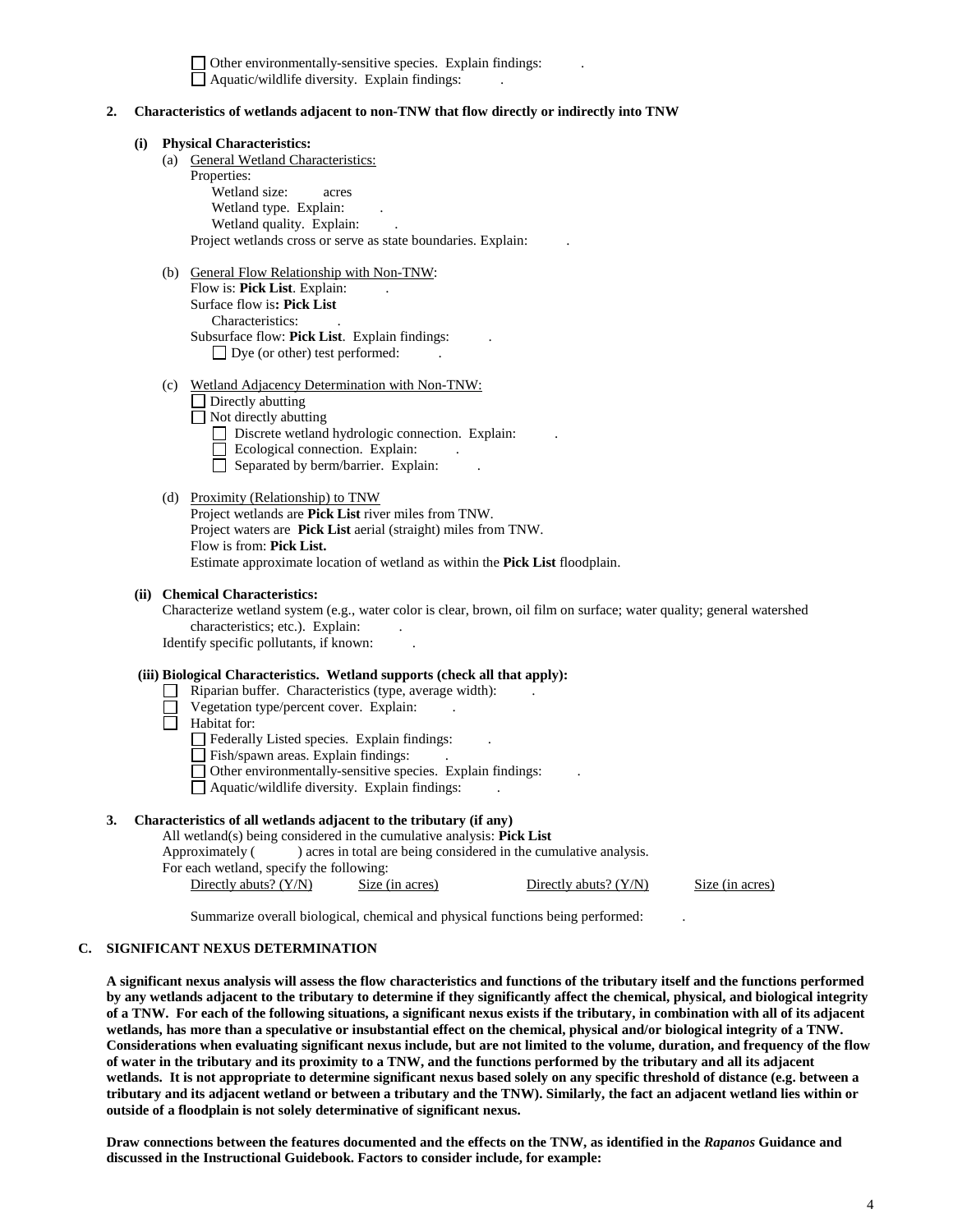- Does the tributary, in combination with its adjacent wetlands (if any), have the capacity to carry pollutants or flood waters to TNWs, or to reduce the amount of pollutants or flood waters reaching a TNW?
- Does the tributary, in combination with its adjacent wetlands (if any), provide habitat and lifecycle support functions for fish and other species, such as feeding, nesting, spawning, or rearing young for species that are present in the TNW?
- Does the tributary, in combination with its adjacent wetlands (if any), have the capacity to transfer nutrients and organic carbon that support downstream food webs?
- Does the tributary, in combination with its adjacent wetlands (if any), have other relationships to the physical, chemical, or biological integrity of the TNW?

#### **Note: the above list of considerations is not inclusive and other functions observed or known to occur should be documented below:**

- **1. Significant nexus findings for non-RPW that has no adjacent wetlands and flows directly or indirectly into TNWs.** Explain findings of presence or absence of significant nexus below, based on the tributary itself, then go to Section III.D:
- **2. Significant nexus findings for non-RPW and its adjacent wetlands, where the non-RPW flows directly or indirectly into TNWs.** Explain findings of presence or absence of significant nexus below, based on the tributary in combination with all of its adjacent wetlands, then go to Section III.D: .
- **3. Significant nexus findings for wetlands adjacent to an RPW but that do not directly abut the RPW.** Explain findings of presence or absence of significant nexus below, based on the tributary in combination with all of its adjacent wetlands, then go to Section III.D:

# **D. DETERMINATIONS OF JURISDICTIONAL FINDINGS. THE SUBJECT WATERS/WETLANDS ARE (CHECK ALL THAT APPLY):**

**1. TNWs and Adjacent Wetlands.** Check all that apply and provide size estimates in review area: TNWs: linear feet width (ft), Or, acres. Wetlands adjacent to TNWs: acres.

## **2. RPWs that flow directly or indirectly into TNWs.**

- Tributaries of TNWs where tributaries typically flow year-round are jurisdictional. Provide data and rationale indicating that tributary is perennial: .
- Tributaries of TNW where tributaries have continuous flow "seasonally" (e.g., typically three months each year) are jurisdictional. Data supporting this conclusion is provided at Section III.B. Provide rationale indicating that tributary flows seasonally: .

Provide estimates for jurisdictional waters in the review area (check all that apply):<br>
Tributary waters: linear feet width (ft).

- Tributary waters: linear feet width (ft).
- **Detect** Other non-wetland waters: acres.
	- Identify type(s) of waters: .

# **3. Non-RPWs[8](#page-4-0) that flow directly or indirectly into TNWs.**

Waterbody that is not a TNW or an RPW, but flows directly or indirectly into a TNW, and it has a significant nexus with a TNW is jurisdictional. Data supporting this conclusion is provided at Section III.C.

Provide estimates for jurisdictional waters within the review area (check all that apply):

- Tributary waters: linear feet width (ft).
- **D** Other non-wetland waters: acres.
	- Identify type(s) of waters: **.**

## **4. Wetlands directly abutting an RPW that flow directly or indirectly into TNWs.**

Wetlands directly abut RPW and thus are jurisdictional as adjacent wetlands.

- Wetlands directly abutting an RPW where tributaries typically flow year-round. Provide data and rationale indicating that tributary is perennial in Section III.D.2, above. Provide rationale indicating that wetland is directly abutting an RPW: **.**
- Wetlands directly abutting an RPW where tributaries typically flow "seasonally." Provide data indicating that tributary is seasonal in Section III.B and rationale in Section III.D.2, above. Provide rationale indicating that wetland is directly abutting an RPW: .

Provide acreage estimates for jurisdictional wetlands in the review area: acres.

- **5. Wetlands adjacent to but not directly abutting an RPW that flow directly or indirectly into TNWs.**
	- Wetlands that do not directly abut an RPW, but when considered in combination with the tributary to which they are adjacent and with similarly situated adjacent wetlands, have a significant nexus with a TNW are jurisidictional. Data supporting this conclusion is provided at Section III.C.

Provide acreage estimates for jurisdictional wetlands in the review area: acres.

<span id="page-4-0"></span>**6. Wetlands adjacent to non-RPWs that flow directly or indirectly into TNWs.**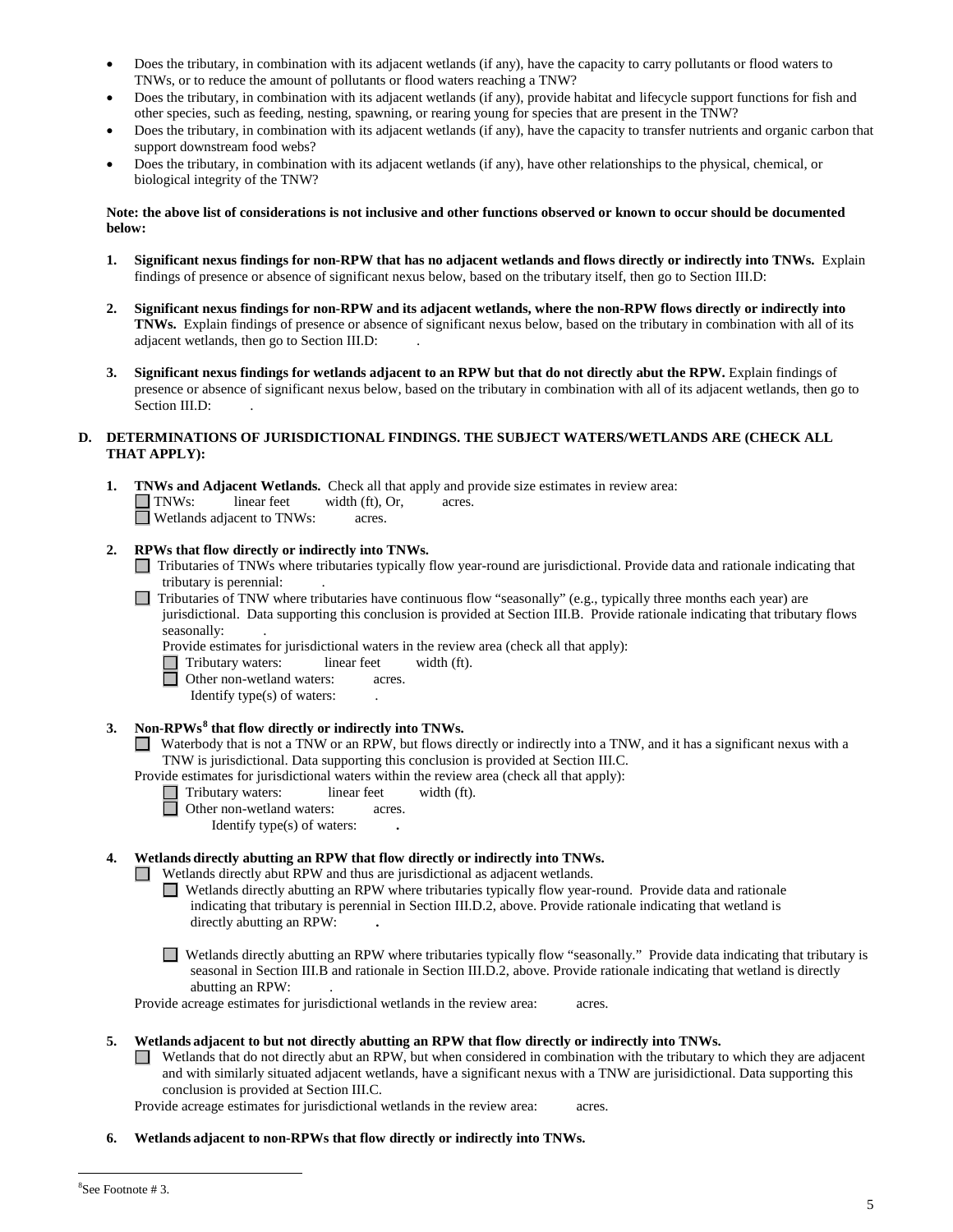Wetlands adjacent to such waters, and have when considered in combination with the tributary to which they are adjacent and with similarly situated adjacent wetlands, have a significant nexus with a TNW are jurisdictional. Data supporting this conclusion is provided at Section III.C.

Provide estimates for jurisdictional wetlands in the review area: acres.

## **7. Impoundments of jurisdictional waters.[9](#page-5-0)**

As a general rule, the impoundment of a jurisdictional tributary remains jurisdictional.

- Demonstrate that impoundment was created from "waters of the U.S.," or
	- Demonstrate that water meets the criteria for one of the categories presented above (1-6), or
- П Demonstrate that water is isolated with a nexus to commerce (see E below).

### **E. ISOLATED [INTERSTATE OR INTRA-STATE] WATERS, INCLUDING ISOLATED WETLANDS, THE USE, DEGRADATION OR DESTRUCTION OF WHICH COULD AFFECT INTERSTATE COMMERCE, INCLUDING ANY SUCH WATERS (CHECK ALL THAT APPLY):[10](#page-5-1)**

- which are or could be used by interstate or foreign travelers for recreational or other purposes.
- from which fish or shellfish are or could be taken and sold in interstate or foreign commerce.
- $\Box$ which are or could be used for industrial purposes by industries in interstate commerce.
- Interstate isolated waters.Explain: .

Other factors.Explain:

#### **Identify water body and summarize rationale supporting determination:** .

Provide estimates for jurisdictional waters in the review area (check all that apply):

Tributary waters: linear feet width (ft).

- Other non-wetland waters: acres.
- Identify type(s) of waters: **.**

**Netlands:** acres.

#### **F. NON-JURISDICTIONAL WATERS, INCLUDING WETLANDS (CHECK ALL THAT APPLY):**

- If potential wetlands were assessed within the review area, these areas did not meet the criteria in the 1987 Corps of Engineers Wetland Delineation Manual and/or appropriate Regional Supplements.
- $\boxtimes$  Review area included isolated waters with no substantial nexus to interstate (or foreign) commerce.

 $\boxtimes$  Prior to the Jan 2001 Supreme Court decision in "*SWANCC*," the review area would have been regulated based solely on the "Migratory Bird Rule" (MBR).

Waters do not meet the "Significant Nexus" standard, where such a finding is required for jurisdiction. Explain: **The two isolated waterbodies (Waterbody A and Waterbody B) have no direct or indirect connection to a TNW. This was confirmed during site visits by Amy Elliott (Corps) and PA BAMR on May 14, 2015 and also confirmed by recent aerial photography by Amy Elliott (Corps). The subject waterbodies are separated (approx. 1/5 mile) from the nearest RPW.**

□ Other: (explain, if not covered above):

Provide acreage estimates for non-jurisdictional waters in the review area, where the sole potential basis of jurisdiction is the MBR factors (i.e., presence of migratory birds, presence of endangered species, use of water for irrigated agriculture), using best professional judgment (check all that apply):

■ Non-wetland waters (i.e., rivers, streams):<br>■ Lakes/ponds: acres.

Lakes/ponds: acres.

ō Other non-wetland waters: acres. List type of aquatic resource:

Wetlands: acres**.** 

Provide acreage estimates for non-jurisdictional waters in the review area that do not meet the "Significant Nexus" standard, where such a finding is required for jurisdiction (check all that apply):

- □ Non-wetland waters (i.e., rivers, streams):<br> **Lakes/ponds:** acres. **See table below**
- Lakes/ponds: acres. **See table below**  $\boxtimes$

| <b>Waters Name</b> | Cowardin<br>Code | <b>HGM Code</b> | <b>Estimated Amount</b><br>of Aquatic<br><b>Resource in</b><br><b>Review Area</b> |
|--------------------|------------------|-----------------|-----------------------------------------------------------------------------------|
| Waterbody A        | <b>POW</b>       | Depressional    | $0.59$ acres                                                                      |
| Waterbody B        | <b>POW</b>       | Depressional    | $0.47$ acres                                                                      |
|                    | TOTAL.           |                 | 1.06 acres                                                                        |

П

Other non-wetland waters: acre. List type of aquatic resource: Wetlands:

**SECTION IV: DATA SOURCES.**

<span id="page-5-0"></span> <sup>9</sup> To complete the analysis refer to the key in Section III.D.6 of the Instructional Guidebook.

<span id="page-5-1"></span>**<sup>10</sup> Prior to asserting or declining CWA jurisdiction based solely on this category, Corps Districts will elevate the action to Corps and EPA HQ for review consistent with the process described in the Corps/EPA** *Memorandum Regarding CWA Act Jurisdiction Following Rapanos.*